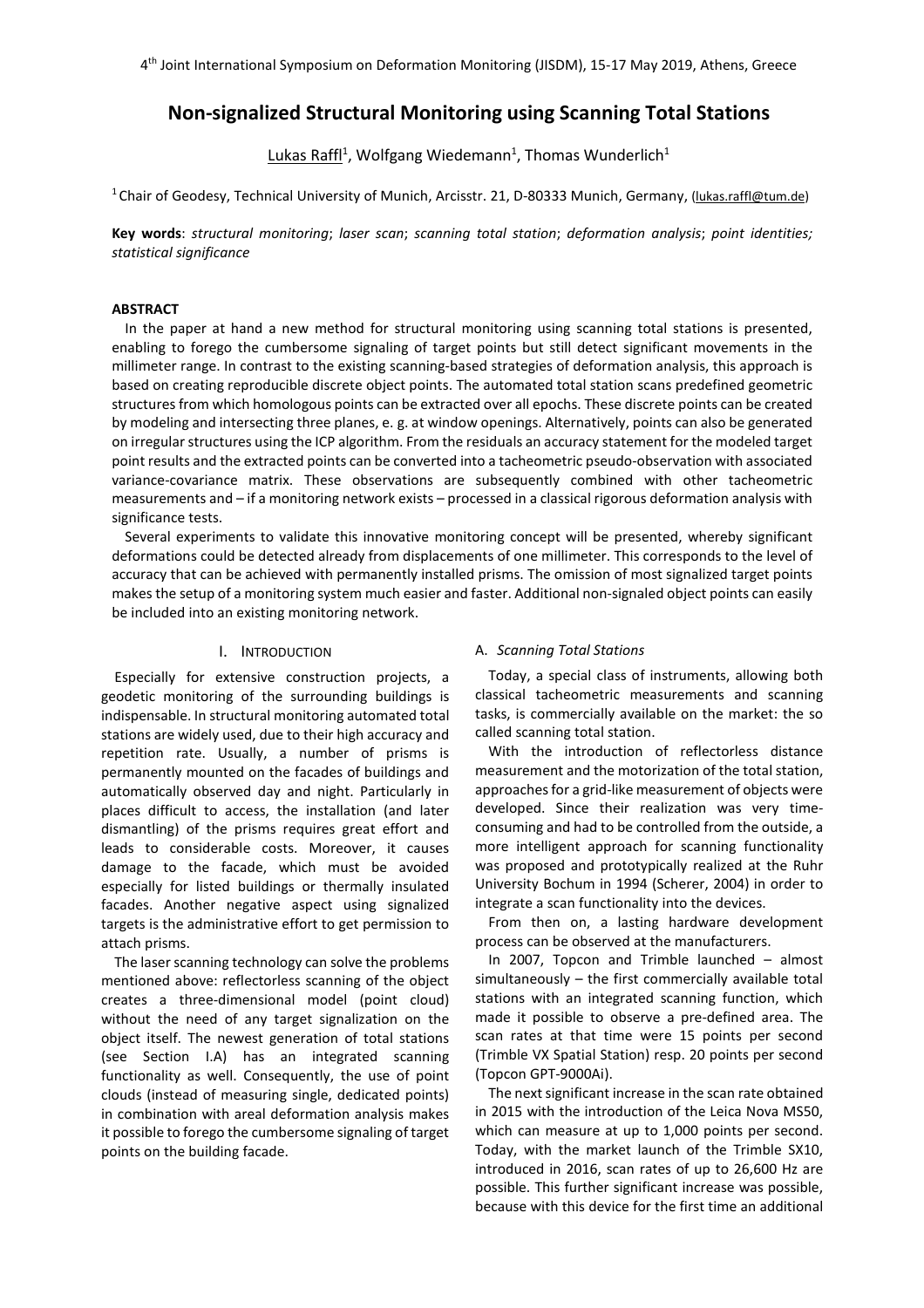component – in the form of a rotating prism – was integrated in a total station to accelerate the scanning process (Schrock, 2017).

Although the devices are still slower than dedicated terrestrial laser scanners, they offer significant advantages for work in the field of monitoring. Common methods like automated target recognition to prisms, functionality for stationing and the acquisition of single points remain within the scanning total stations. This, for instance, allows to capture point clouds directly georeferenced and also enables the integration into existing monitoring systems.

#### B. *Areal deformation analysis*

However, multiple new challenges using areal-based techniques instead of individual, carefully selected and signalized points arise (Wunderlich et al., 2016). Due to the operating functionality of a laser scanner, the position of the scanning grid on the object varies, whereby no corresponding points between the epochs are observed. In the field of terrestrial laser scanning (TLS) several approaches for areal deformation analysis exist, trying to find the best point identities anyway (Ge and Wunderlich, 2016; Grün and Akca, 2005; Lague et al., 2013), but a traditional rigorous deformation analysis with integrated significance tests according to (Pelzer, 1971) is only feasible for repeatedly measured points (Holst and Kuhlmann, 2016).

Usually, feature-based methods are used to generate corresponding feature points over all epochs. Over the last years, several feature descriptors were developed and proposed. Most of the descriptors were derived from image processing and adapted for 3D point clouds. They are designed for specific tasks especially in 3D computer-vision and robotics (Gojcic et al., 2018). A comparison of different approaches is made by (Dutagaci et al., 2012), with the finding that point cloud based descriptors are sensitive to measurement noise in general. Therefore, other approaches for Image Assisted Scanning Total Stations (IASTS) derive corresponding features from calibrated images and use the scan to interpolate 3D coordinates for each nonsignalized target point (Wagner et al., 2016; Ehrhart, 2017; Wiedemann et al., 2017).

### C. *Motivation*

As opposed to existing areal-based monitoring concepts, we use preselected scanning areas to create reproducible target points from existing threedimensional structures on the building's facade and substitute permanently mounted prisms. The scanning functionality of automated scanning total stations is used to scan particular structures very limited in size  $( $0.5 \text{ m}^2$ ) from which homologous points can be$ extracted over all epochs. This results in a more efficient use of the total station as both signalized and nonsignalized target points can be used and combined. Moreover, we calculate a fully occupied variancecovariance matrix for every extracted point. Consequently, with our non-signalized structural monitoring concept a classical rigorous deformation analysis with significance tests can be performed.

An automation is very easy, as scanning areas can be defined similar to prisms. The overall monitoring concept is the same as known from existing systems using automated total stations. In contrast to terrestrial laser scanners the resulting point clouds of the total station are directly georeferenced as the stationing can automatically be performed over reference points. Furthermore, the limitation to very small and selected scanning areas reduces scanning time and data amount.

The paper is structured as follows: In section 2 we propose two methods to create reproducible discrete target points from point clouds including the derivation of a variance-covariance matrix for each target point. Thereafter, in section 3 we explain the integration of these points into a classical deformation analysis and show a workflow for the non-structural monitoring using scanning total stations. Finally, in section 4 we show the performance of our approach with two experiments, one in the laboratory and the other relating to a real building.

### II. POINT IDENTITIES FROM POINT CLOUDS

Usually, building facades provide a large amount of characteristic three-dimensional structures, which can be used as artificial targets. To generate homologous target points over all epochs, a reproducible virtual point is derived from the point cloud data. Instead of using feature descriptors to extract particular points, we use the whole geometrical information from the point cloud. We propose two different methods for creating point identities, one for regular geometric structures like corners, the other for irregular structures. Both methods do not only provide corresponding points, but also enable us to derive a fully occupied variance-covariance matrix for each extracted point.

#### A. *Plane-intersection method*

Artificial objects such as buildings commonly show geometric structures where three planes intersect and define a virtual target point. For example, this could be at window openings, where the facade surface, window reveal and lintel meet. Using geometric structures as target points is already known in terrestrial laser scanning (TLS). Three intersecting planes can be modelled in the point cloud and the generated intersection point can be used as a reproducible, nonsignalized target point. In the field of TLS these points are usually used for the registration of scans from different scanner positions or several epochs. Furthermore, if the point is physically existing, it can be measured by a tacheometer and used for the georeferencing of the point cloud. Using a scanning total station, the georeferencing of the point clouds is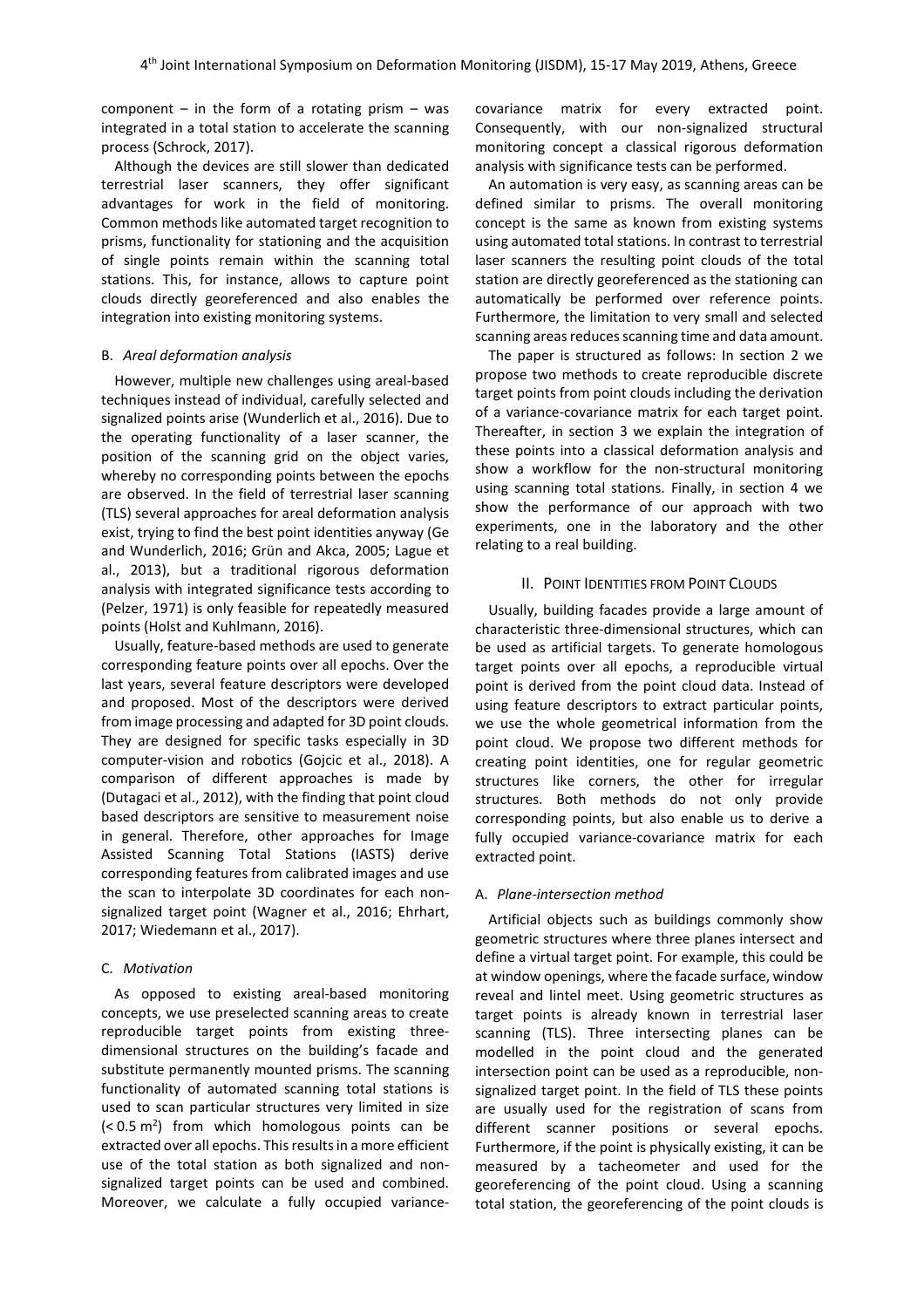already known. Consequently, corresponding corner points on a monitoring object can be used for deformation analysis. In four steps we propose a fully automated plane-intersection method for small, predefined scanning areas.

*1) Plane segmentation:* First, a plane segmentation is performed within the point cloud. We use a voxel growing algorithm based on the approach of Rabbani et al. (2006). In contrast to common RANSAC algorithms, not only threshold values for the maximum point distance to the plane, but real planarity constraints – based on the local normal vectors of the points – can be defined. The normal of each point is approximated by a locally best-fit plane considering the *k* nearest neighbors. During the voxel growing process, starting from a seed point, neighboring points are successively added to the region if they fulfil the given planarity constraint. Assuming that the normal vectors of all points on a plane point in the same direction, the planarity constraint is defined as an upper threshold for the permissible variation of the normal vector. Other than Rabbani et al. (2006), who examine the relative change of the normal vector between two adjacent points with a given threshold (local planarity constraint) and thus also get slightly curved surfaces, we compare each point normal to a dynamic reference direction (Raffl, 2017). For this, an initial normal direction is continuously adapted as the region grows. The actual reference orientation corresponds to the mean value of all normal vectors of the current region. In contrast to a non-dynamic reference normal, this ensures flatness over the whole surface and the segmentation of planes solely.



Figure 1. Segmented point cloud of a building facade using a voxel growing algorithm based on local normal vectors.

The use of the local surface normal as homogeneity criterion smooths the measurement noise and leads to very stable segmentation results. Depending on the choice of the angle threshold value, local imperfections are allowed. However, large dents or bumps are reliably excluded. Moreover, additional threshold values for the points can be defined, e.g. a maximum distance to the plane or a maximum permitted variation in intensity value. For our purposes no further thresholds are required. The result of the fully automatic plane segmentation of a facade is shown in Figure 1.

*2) Plane approximation:* After the segmentation step a best-fit plane is estimated through each set of points. Derived from the Hessian normal form, a plane in the  $\mathbb{R}^3$  can be described by its normal vector  $\boldsymbol{n} = [n_1 \quad n_2 \quad n_3]^T$  and the orthogonal distance  $d$ from the estimated plane to the coordinate origin:

$$
n_1x + n_2y + n_3z - d = 0 \tag{1}
$$

with the additional constraint:  $n_1^2 + n_2^2 + n_3^2 = 1$ .

The four unknown plane parameters are estimated in a least squares adjustment using the extended Gauss-Markov-Model, which minimizes the orthogonal residuals of all points to the plane. As outliers were already eliminated in the point cloud segmentation, the adjustment gives the optimal solution.

*3) Intersection point:* If more than three planes are found in the segmentation, a suitable plane triple is automatically selected. Our algorithm checks whether the planes intersect at an angle of at least 60° and tends to pick the planes with the highest amount of underlying points. Finally, the intersection point results from the plane parameters in a linear system of equations. For all subsequent epochs, the algorithm ensures the same three planes are intersected. Thus, a corresponding target point over all epochs for every predefined scanning area is created. The result of the automated point extraction from a non-pre-processed point cloud is depicted in Figure 2.



Figure 2. Reconstructed planes and their extracted intersection point used as non-signalized target from a window lintel.

*4) Accuracy:* Furthermore, an accuracy measure for the extracted point can be derived from the residuals of the plane approximation. For each plane we calculate the standard deviation of the remaining orthogonal point residuals. By means of variance propagation, the standard deviation of all three planes results in a fully occupied variance-covariance matrix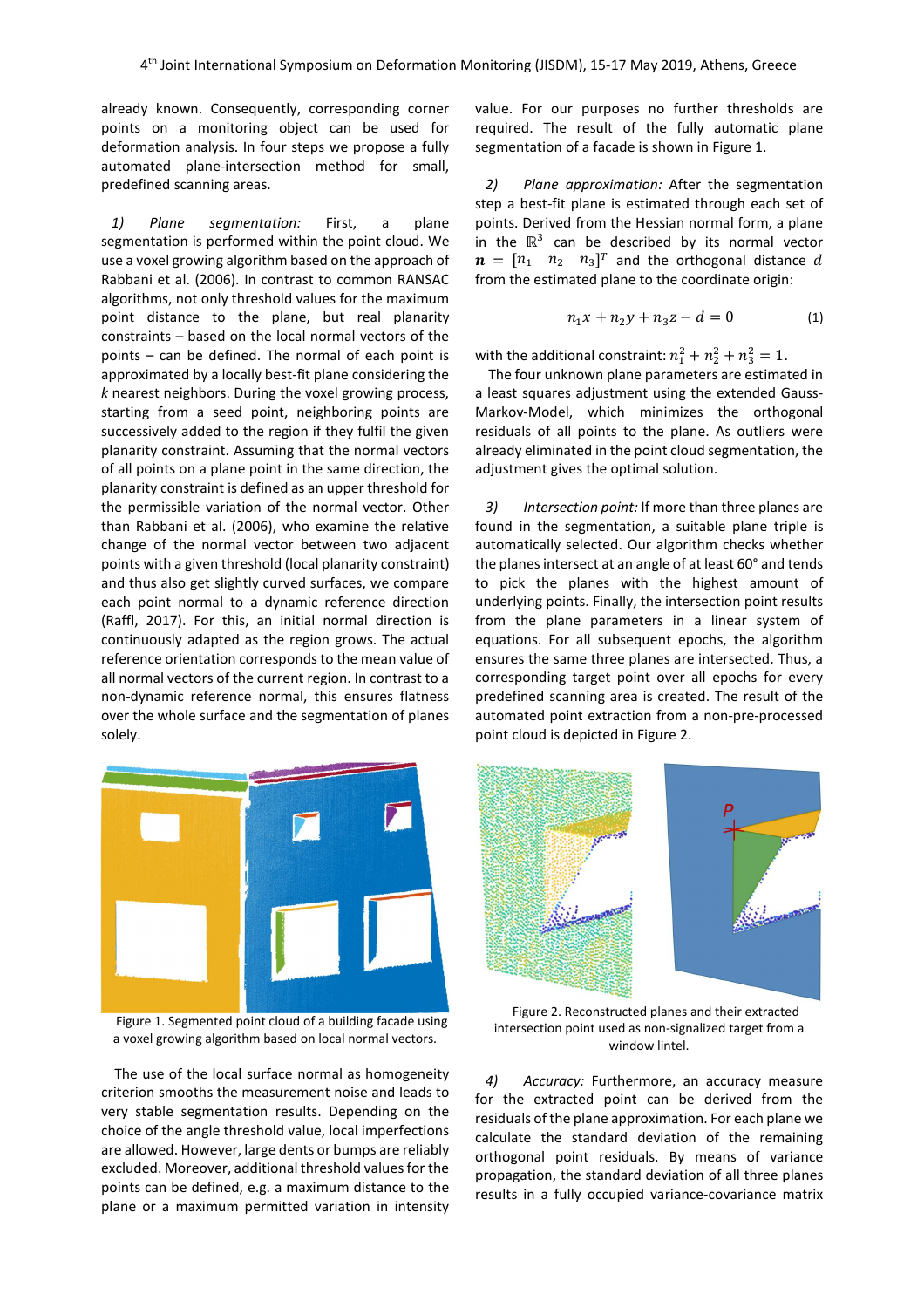for the virtual target point. In fact, considering exclusively the residuals of the planes, the resulting variance-covariance matrix represents only the internal accuracy of the point, since systematic effects such as incident angle, surface reflectivity or scanning distance are neglected. These and other parameters have high influence on the accuracy of the point cloud (Soudarissanane et al., 2011). As long as the target point is observed exclusively by one permanent station, this is justified, because systematic influences are highly correlated over the epochs due to the unchanged measurement setup (Harmening et al., 2016), hence they are largely eliminated in the later epoch comparison. If, on the other hand, a corner is observed from several stations, the point cloud should already be labeled with an a priori measurement accuracy. For this an intensity-based accuracy model can be used (Wujanz et al., 2017).

### B. *Structure matching*

Not all facade types provide regular structures (especially historical facades). Moreover, from a single instrument station only a certain number of window openings are visible, where all three plains can be scanned with a suitable angle. Therefore, we introduce a second method: the structure matching generates point identities based on the Iterative Closest Point (ICP) algorithm. Generally, the requirements of this method on the selected 3D structure are much lower than for the plane-intersection method. Here the scan areas do not have to contain certain geometries, only sufficient spatial variation, so that the ICP algorithm can match two point clouds of the same structure unambiguously. This increases the number of suitable scan areas, as even sculptures or similar distinctive structures can be used as non-signalized targets (Figure 3).

The ICP algorithm was originally developed by Besl and McKay (1992) to register point clouds and returns the transformation parameters with which a point cloud can be matched to a reference point cloud. Since in our approach, the scanning area is very small, we can assume that the natural target does not deform in shape. Thus, the detected transformation between the two point clouds directly corresponds to the rigid body deformation of the virtual target point.

As initial target point  $P_0$ , the centroid  $\mathbf{x}_0$  of the first point cloud  $\mathcal{C}_0$  (reference cloud) is used. It serves as a reference for all subsequent epochs and the coordinate origin of all point clouds  $\mathcal{C}_i$  (including the reference cloud) is set to this point, in order to get point clouds  $\mathcal{C}'_i = \mathcal{C}_i - \mathbf{x}_0$  in the centroid-based coordinate system of  $C_0$ . Then, the movement of the target point is computed by matching the centered reference cloud to the centered point cloud of a subsequent epoch:  $[\mathbf{R} \ \mathbf{T}] = \text{ICP}(\mathcal{C}'_0 \rightarrow \mathcal{C}'_1)$ . To improve matching, we also consider the local normal vectors of the point clouds in the minimization criterion of the ICP algorithm. Adding

the resulting translation **T** to the coordinates  $\mathbf{x}_0$  gives the corresponding target point  $P_1$  in the subsequent epoch (Figure 3).

When observing a target point from a second station, the same approach applies. Since the virtual target point is not tangible, again the ICP is used to determine the shift, which must be applied to the reference point of the first station in order to obtain the target coordinates of the second station.



Figure 3. Generating point identities based on the ICP algorithm for non-planar structures.

However, the ICP algorithm is very sensitive to outliers and measurement noise. Matching uncertainties can also be caused by a changing scan window. Due to the limitation to selected target areas and the repeatable scan window of the automated total station, outliers are reduced to a minimum and the measurement noise remains constant. Consequently, the resulting point clouds are very similar and the ICP algorithm runs a high matching accuracy.

Nevertheless, compared to the plane intersection method, it is not possible to derive a variancecovariance matrix for each generated target point from the residuals to a geometric reference surface. Therefore, the accuracy of the target point must be derived from the assumed a priori accuracy of the individual points, whereby again the intensity-based model of Wujanz et al. (2017) can be used. The assumption of the variance-covariance matrix is unproblematic if a target point is observed from two stations, since the point accuracy is then automatically derived in the network adjustment due to the redundancy.

### III. NON-SIGNALIZED MONITORING CONCEPT

With the two described methods corresponding target points on a building can be created from selected scanning areas. Consequently, using a scanning total station makes it possible to forego the signalization of target points for example with prisms or reflective tapes. The overall monitoring process remains quite the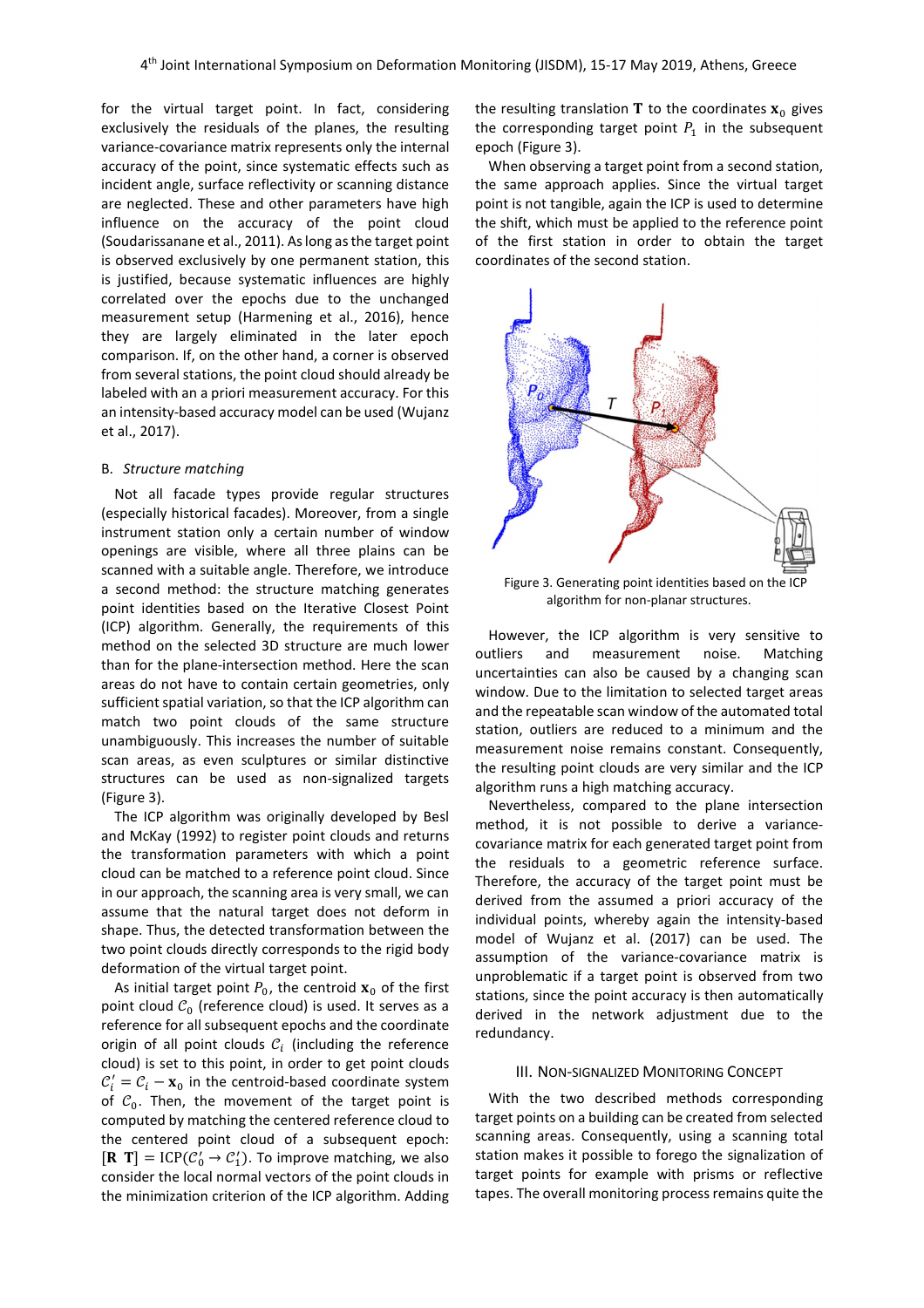same as when using signalized targets. After the instrument was stationed by measuring a set of (signalized) stable points, virtual object points are observed by scanning. Thus a combined observation of signalized and non-signalized points is possible, as well as the extension of existing monitoring systems by virtual target points generated from point cloud data.

In order to integrate those extracted target points into a strict deformation analysis and to evaluate them in combination with other measurements, pseudoobservations are derived. From the coordinate vector  $\Delta x = [\Delta x \; \Delta y \; \Delta z]^T = x_P - x_I$  between instrument I and target  $P$ , a tacheometric polar observation  $\mathbf{o}_P$ including horizontal angle  $Hz$ , vertical angle  $V$  and slope distance  $d_S$  can be derived. The related observation accuracy results by rotating the variance-covariance matrix into the line of sight:

$$
\mathbf{o}_{\mathbf{P}} = \begin{bmatrix} Hz \\ V \\ d_{S} \end{bmatrix} = \begin{bmatrix} \arctan(\Delta x/\Delta y) \\ \arccos(\Delta z/d_{S}) \\ \sqrt{\Delta x^2 + \Delta y^2 + \Delta z^2} \end{bmatrix}
$$
 (2)

$$
\mathbf{R} = \mathbf{R}_2 \mathbf{R}_3
$$
  
= 
$$
\begin{bmatrix} \cos \epsilon & 0 & \sin \epsilon \\ 0 & 1 & 0 \\ -\sin \epsilon & 0 & \cos \epsilon \end{bmatrix} \begin{bmatrix} \cos \alpha & \sin \alpha & 0 \\ -\sin \alpha & \cos \alpha & 0 \\ 0 & 0 & 1 \end{bmatrix}
$$
 (3)

$$
\mathbf{K}_{\mathbf{bb}} = \mathbf{R} \mathbf{K}_{\mathbf{xx}} \mathbf{R}^{\mathrm{T}} \tag{4}
$$

with  $\alpha = 100^{\text{gon}} - Hz$ ,  $\epsilon = 100^{\text{gon}} - V$ 

Like conventional prisms, also non-signalized target points can be observed from several stations. In the end, combined measurements of signalized and nonsignalized targets result in a common tacheometric monitoring network. The pseudo-observations can be handled like conventional polar measurements of the total station and, for example, atmospheric corrections can be applied. This enables a simple integration into standard evaluation software and strategies like a rigorous deformation analysis including statistical significance tests.



Figure 4. Processing steps of the proposed deformation monitoring method with pseudo observations of virtual target points derived from scan data.

The whole monitoring process depicted in Figure 4 can be automated and is suitable for permanent systems. Just like prisms, also scan areas can be defined which are observed at given intervals. As the point cloud is handled as one rigid object and the entire geometric information is used, it is important that the predefined scanning areas are limited in size and exclusively contain one specific 3D structure. The size of one scanning window should be between 0.3 m x 0.3 m and 0.5 m x 0.5 m. A small scan area size has also a positive effect on the required measurement time, since the scan rate of scanning total stations is considerably lower compared to terrestrial laser scanners. However, for an accurate geometrical reconstruction and comparison the scanning resolution has to be quite high; we suggest a resolution of at least 10 mm on the object surface. To reduce the amount of data to be transferred, the scans can be converted into pseudo observations already on a Mini-PC in the field, which is also used to control the total station.

#### IV. EXPERIMENTS AND VALIDATION

In order to prove that the presented approach provides the correct deformation values, laboratory experiments as well as tests on real facades were carried out. In addition to the achievable accuracy, the order of magnitude, from which significant movements can be detected, is investigated. The experiments are performed with a scanning total station Leica Nova MS60.

#### A. *Simulated monitoring in the laboratory*

In the first experiment we imitated a small scale geodetic survey network in a laboratory setup depicted in Figure 5. This network consists of five stable points, of which two are also used as stations for the monitoring measurements. The object to be monitored by scanning is an artificial corner of a facade, mounted on compound slides, which allows to simulate defined object movements with high accuracy  $( $1/10 \text{ mm}$ ).$ After capturing the measurement data for the zero epoch, seven epochs with increasing deformation (0.10 mm, 0.20 mm, 0.50 mm, 1.00 mm, 2.00 mm, 5.00 mm and 10.00 mm) of the artificial corner are simulated and recoded.

Both, measurements to the remaining control points (signalized with prisms) as well as scans of the test object are performed from the two station points and in each epoch. Afterwards – again for each epoch and station – the virtual target point as well as its a priori accuracy is derived from the scan data by extracting and intersecting planes, according to the strategy described in Section II.A. The accuracy for the estimated 3D coordinate ( $\sigma_X$ ,  $\sigma_Y$ ,  $\sigma_Z$ ) of the virtual target point observed from the first station is listed in Table 1. The small and nearly constant values proof that the virtual object point can be detected very reliable. The right columns of Table 1 show the same accuracies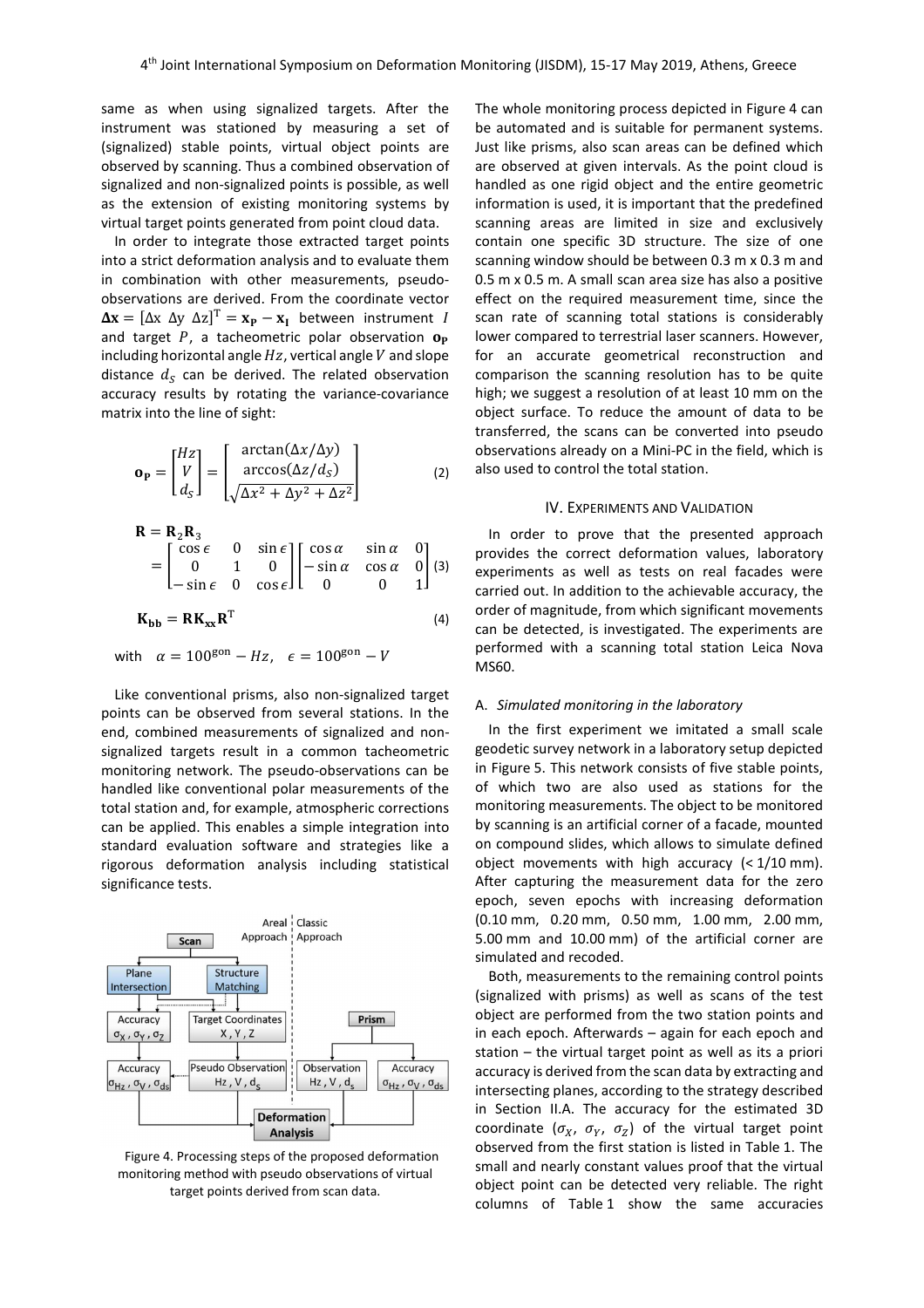transformed into the polar system of the corresponding pseudo observations, in particular the horizontal angle Hz, the vertical angle V and the slope distance  $d_{\mathcal{S}}$ . In contrast to the high accurate slope distances, the relatively large values for the accuracies of the angular readings are caused by the small object distance.



Figure 5. Configuration of the simulated network for the laboratory experiments.

Now, the pseudo observations – including their a priori accuracy – and the measurements to the remaining control points are joined in a free network adjustment process. Subsequently, these adjusted networks are used for a rigorous deformation analysis between the zero epoch and all other epochs. Figure 6 depicts an comparison between the derived deformation values (from the rigorous deformation analysis) and the simulated nominal movements (readings of the compound slide). The deviation between nominal and derived deformation values are not larger than 0.2 mm and the maximum standard deviation for the detected deformation vector equals ±0.6 mm. Taking into account the standard deviation and a confidence interval of 95 %, object movements of 1 mm or larger are classified as significant (red dots).

Table 1. Accuracy of the virtual target points by plane intersection from scan data

|       | Accuracy of<br>cart. coordinates |                      |                               | Accuracy of pseudo<br>observation |                        |                           |
|-------|----------------------------------|----------------------|-------------------------------|-----------------------------------|------------------------|---------------------------|
| Epoch | $\sigma_{\rm X}$<br>[mm]         | $\sigma_{Y}$<br>[mm] | $\sigma$ <sub>Z</sub><br>[mm] | $\sigma_{Hz}$<br>[mgon]           | $\sigma_{V}$<br>[mgon] | $\sigma_{\rm ds}$<br>[mm] |
| 0     | 0.36                             | 0.36                 | 0.28                          | 3.87                              | 3.12                   | 0.36                      |
| 1     | 0.37                             | 0.36                 | 0.27                          | 3.97                              | 2.95                   | 0.37                      |
| 2     | 0.37                             | 0.37                 | 0.27                          | 3.98                              | 2.99                   | 0.37                      |
| 3     | 0.36                             | 0.35                 | 0.27                          | 3.83                              | 2.96                   | 0.35                      |
| 4     | 0.35                             | 0.35                 | 0.27                          | 3.83                              | 2.98                   | 0.35                      |
| 5     | 0.35                             | 0.35                 | 0.27                          | 3.80                              | 2.99                   | 0.35                      |
| 6     | 0.37                             | 0.36                 | 0.27                          | 3.97                              | 2.94                   | 0.37                      |
|       | 0.37                             | 0.36                 | 0.27                          | 3.97                              | 2.95                   | 0.36                      |



Figure 6. Representation of the nominal and actual displacements in relation to the zero epoch from the deformation analysis.

### B. *Monitoring of a historical facade*

In a second experiment we applied our method on a real object. A historical building with a complex facade and a rough surface is scanned twice in a row, again with a Leica Nova MS60. The scan resolution on the object is about 1-2 cm for each scan and the expected deformation is zero. Four structures are selected, two suitable for the plane intersection method and two for structure matching (Figure 7). As this time the facade is monitored only from one station, a simple coordinate comparison of the four extracted target points is performed.



Figure 7. Examined facade structures for the plane intersection method and structural matching (ICP)

Table 2. Deviation of the detected virtual target point between Epoch 1 & 2

| Structure | ΔΧ     | ΛΥ     | ΔΖ     |  |
|-----------|--------|--------|--------|--|
|           | [mm]   | [mm]   | [mm]   |  |
|           | 0.4    | $-0.5$ | 0.4    |  |
| 2         | 0.4    | $-0.3$ | $-0.7$ |  |
| ٦         | 0.1    | $-0.2$ | $-0.5$ |  |
|           | $-0.2$ | $-0.1$ | -0.8   |  |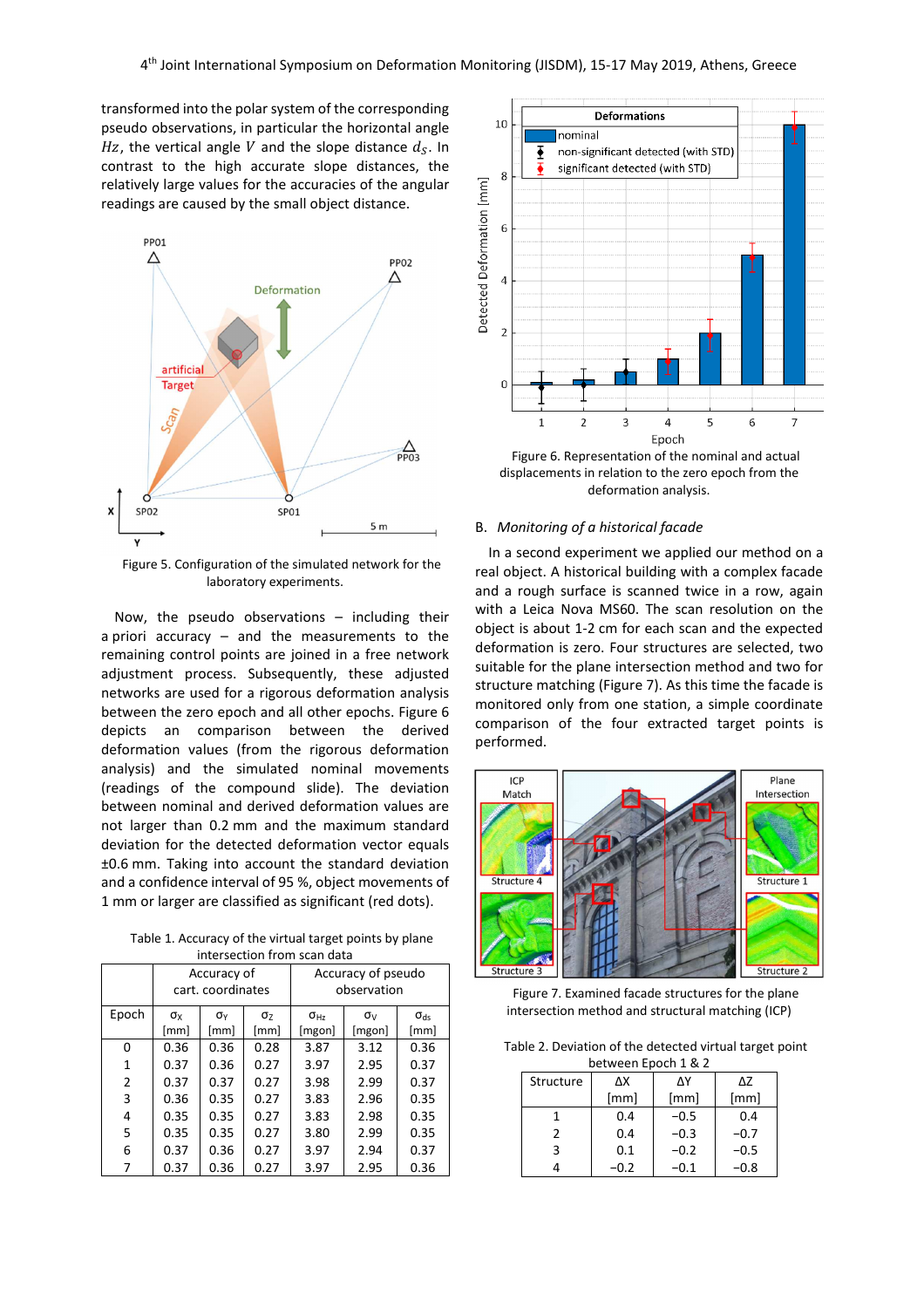Table 2 lists the coordinate differences between the two epochs using the plane intersection method (structure 1 & 2) and the ICP matching (structure 3 & 4). Both methods only show small deviations from the expected deformation of zero. The intersection method detects the target points with a 3D-accuracy of less than 2 mm, while the RMS of the ICP matching is slightly higher. Consequently, also from the scan data of a complex facade with a rough surface target points can be derived reliably and with a high accuracy, thus already small deformations can be detected. However, the approximated accuracy could be raised even more as two scan epochs from the same station are correlated up to 95 % (Harmening et al., 2016) and hence the relative accuracy is higher. Thus, movements would be classified to be significant earlier.

The results of the second experiment confirm that the approach is also suitable for complex facades and that structures for the plane intersection method can be found. Additional points can be created by using structure matching. Further work will include an intensity based accuracy model for these areas, where an accuracy approximation based on plane residuals is not possible.

Due to their restriction in size, for each region a scanning time between 1−3 Minutes was required. This enables a high repetition rate of the measurements when using an automated monitoring station. Moreover, the amount of scan data is relatively small and unproblematic for the storage capacity as well as for the data transmission. As the deviation of the target points from the scan data is an automated process, this calculation can be done in near real time on a Mini-PC, so that only the final pseudo-observations have to be transmitted.

### V. CONCLUSION

The article at hand introduces a novel approach for non-signalized structural monitoring using scanning total stations. We proposed two methods for creating corresponding points from point clouds, one for regular geometries like corners, the other for irregular structures. Our concept was not developed for an areal deformation analysis, but the scanning functionality of modern total stations is used to reduce the number of cumbersome, signalized targets. The key idea is to generate pseudo-observations in order that nonsignalized targets can be combined with other measurements of the total station and be integrated in standard evaluation procedures. We have shown that in this way a rigorous deformation analysis can be performed, which gives statistical information about the significance of the detected point deformations.

In the monitoring network in our laboratory we were able to detect significant deformations already at a simulated object movement of 1 mm. Also studies on real facades showed a stable and accurate reproducibility of the target points. With the appropriate choice of the position for the instrument, even on historical buildings with complex facades suitable structures for the plane intersection method can be found. Using further scan areas for structure matching, the number of monitoring points on the object can be densified.

Wherever possible and especially when monitoring with no redundancy, the plane intersection method should be used because of its thorough accuracy model. Besides, it is more stable against outliers in the scans. The structure matching method, on the other hand, has the advantage that quite every 3D-structure on the facade can be used as artificial target. Hence, it is also suitable for natural outdoor scenes like landslides. A similar approach was proposed by (Pfeiffer et al., 2018).

Both the ICP algorithm and the approximated planes provide information about eventual changes in the normal directions. Thus not only point displacements are obtained, but also object rotations.

An automated long-term observation using combined targets (signalized and non-signalized) is in preparation. Effects like changing weather conditions and thus changing reflectivity can be examined.

#### VI. ACKNOWLEDGEMENTS

This research is supported within the ZIM-project ZF4568401WM8 "SigScan" by the Federal Ministry for Economic Affairs and Energy on the basis of a decision by the German Bundestag.

#### References

- Besl, P.J., and N.D. McKay (1992). A method for registration of 3-D shapes. In: *IEEE Transactions on Pattern Analysis and Machine Intelligence*, Vol 14, No. 2, pp 239–256.
- Dutagaci, H., C.P. Cheung, and A. Godil (2012). Evaluation of 3D interest point detection techniques via humangenerated ground truth. In: *The Visual Computer*, Vol 28, No. 9, pp 901–917.
- Ehrhart, M. (2017). Applications of image-assisted total stations: Concepts, experiments, results and calibration. Dissertation. Graz University of Technology.
- Ge, X., and T. Wunderlich (2016). Surface-based matching of 3D point clouds with variable coordinates in source and target system. In: *ISPRS Journal of Photogrammetry and Remote Sensing*, Vol 111, pp 1–12.
- Gojcic, Z., C. Zhou, and A. Wieser (2018). Learned Compact Local Feature Descriptor for TLS-Based Geodetic Monitoring of Natural Outdoor Scenes. In: *ISPRS Annals of the Photogrammetry, Remote Sensing and Spatial Information Sciences*, Vol IV-2, pp 113–120.
- Grün, A., and D. Akca (2005). Least squares 3D surface and curve matching. In: *ISPRS Journal of Photogrammetry and Remote Sensing*, Vol 59, No. 3, pp 151–174.
- Harmening, C., S. Kauker, H.-B. Neuner, and V. Schwieger (2016). Terrestrial Laserscanning - Modeling of Correlations and Surface Deformations. In: *Proceedings of the FIG Working Week 2016*.
- Holst, C., and H. Kuhlmann (2016). Challenges and Present Fields of Action at Laser Scanner Based Deformation